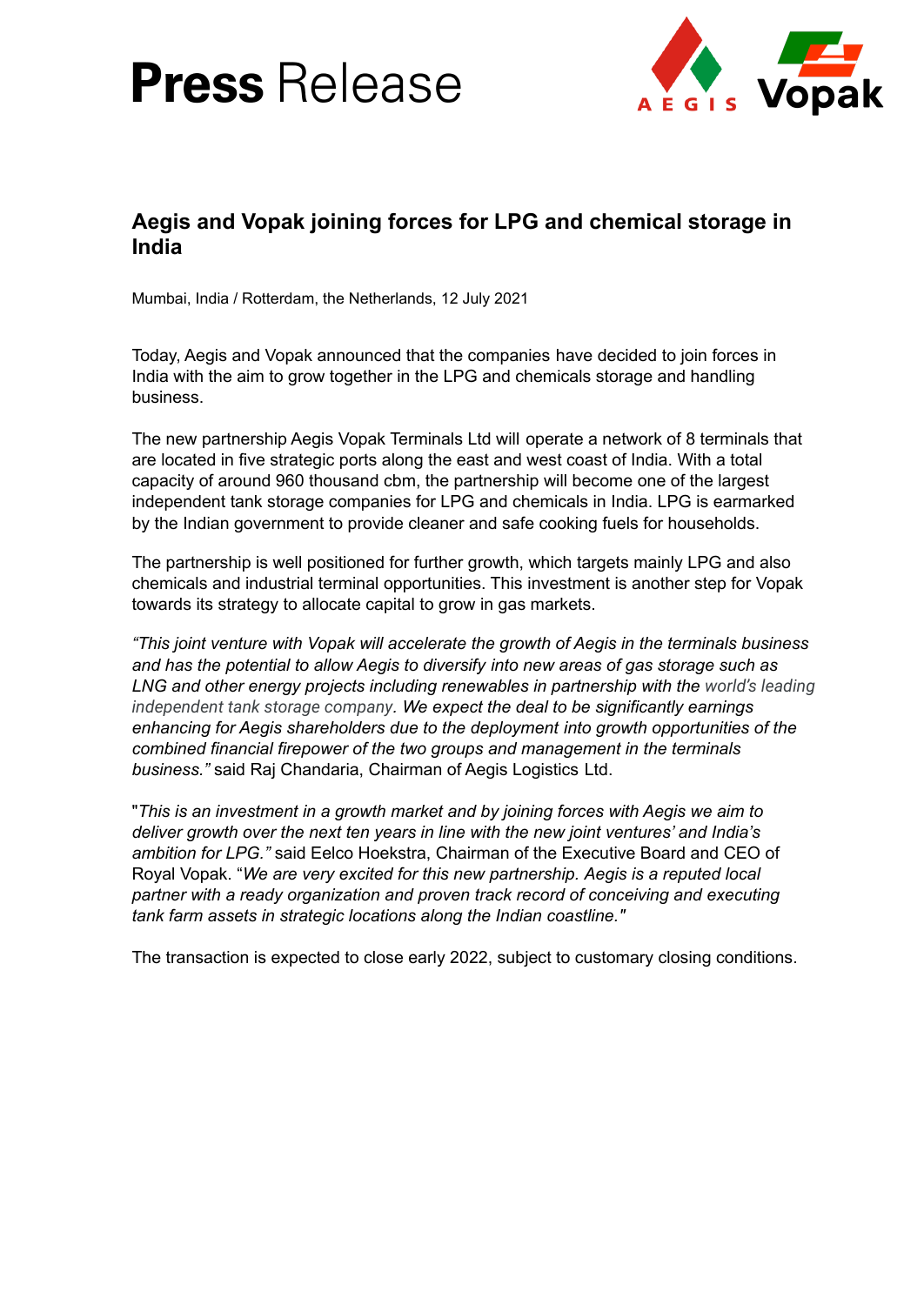#### **Joint venture structure**

This transaction entails two separate legal entities that Vopak will simultaneously buy into on the basis of joint control:

- The Aegis Vopak Terminals Ltd entity, in which Vopak will acquire a 49% shareholding. Vopak's existing CRL terminal entity in Kandla will become a wholly owned subsidiary of Aegis Vopak Terminals Ltd. Aegis' network of terminal assets at 5 different locations in Kandla, Pipavav, Mangalore, Kochi and Haldia covering the west and east coast of India will be added to the joint venture asset base.
- The Hindustan Aegis LPG Ltd entity, in which Vopak will acquire a 24% shareholding. This is currently a joint venture between Aegis and Itochu. After the transaction Aegis will own 51% and Itochu will continue to hold 25%.

### **Financial details**

The enterprise value for Vopak's shareholding in the joint ventures will amount to EUR 185 million plus EUR 15 million, depending on the fulfilment of certain CP's. The project and Vopak equity IRR are expected to be double digits. Vopak and Aegis have arranged financing of EUR 153 million in the joint ventures. Taking into account this financing and the contribution of CRL, Vopak's net consideration amounts to EUR 100 million plus EUR 15 million depending on the fulfilment of certain conditions.

In addition to the net consideration at closing of a total EUR 115 million (EUR 100 million plus EUR 15 million), Vopak and Aegis have agreed the payment of a minimum EUR 18 million and up to a maximum of EUR 40 million payable to Aegis via a financial instrument.

Revenues of the both joint ventures are forecasted to grow with a CAGR of around 6% in the first 5 years. LPG revenues will be about 75% of the total revenues of the joint venture. On the back of the forecasted revenue growth, the joint venture is expected to increase EBITDA in line with revenue growth towards 2026 driven by growth of LPG demand and imports of liquids chemicals in India. In addition, the joint venture has a pipeline of growth projects, both brownfield and greenfield.

Based on these EBITDA contributions, the implied EBITDA multiple of Vopak's investment decreases from 11x in 2022 to 8x in 2026.

The ROCE, on the Royal Vopak level, is projected to come within the 10%-15% target range after 6 years, subject to growth developments.

This transaction will be marginally accretive to Vopak EPS in the first years.

Normal Purchase Price Allocation (PPA) accounting will apply, including recognition of goodwill as part of the carrying amount of the joint ventures. The consideration is to be measured at fair value at closing date. Any subsequent changes for the part of the consideration not yet settled, will be remeasured at fair value through profit or loss as an exceptional item until settled.

CRL is currently a 100% subsidiary of Vopak. Upon closure of this transaction, this will change to joint control as CRL will be part of Aegis Vopak Terminals Ltd. Therefore, CRL is